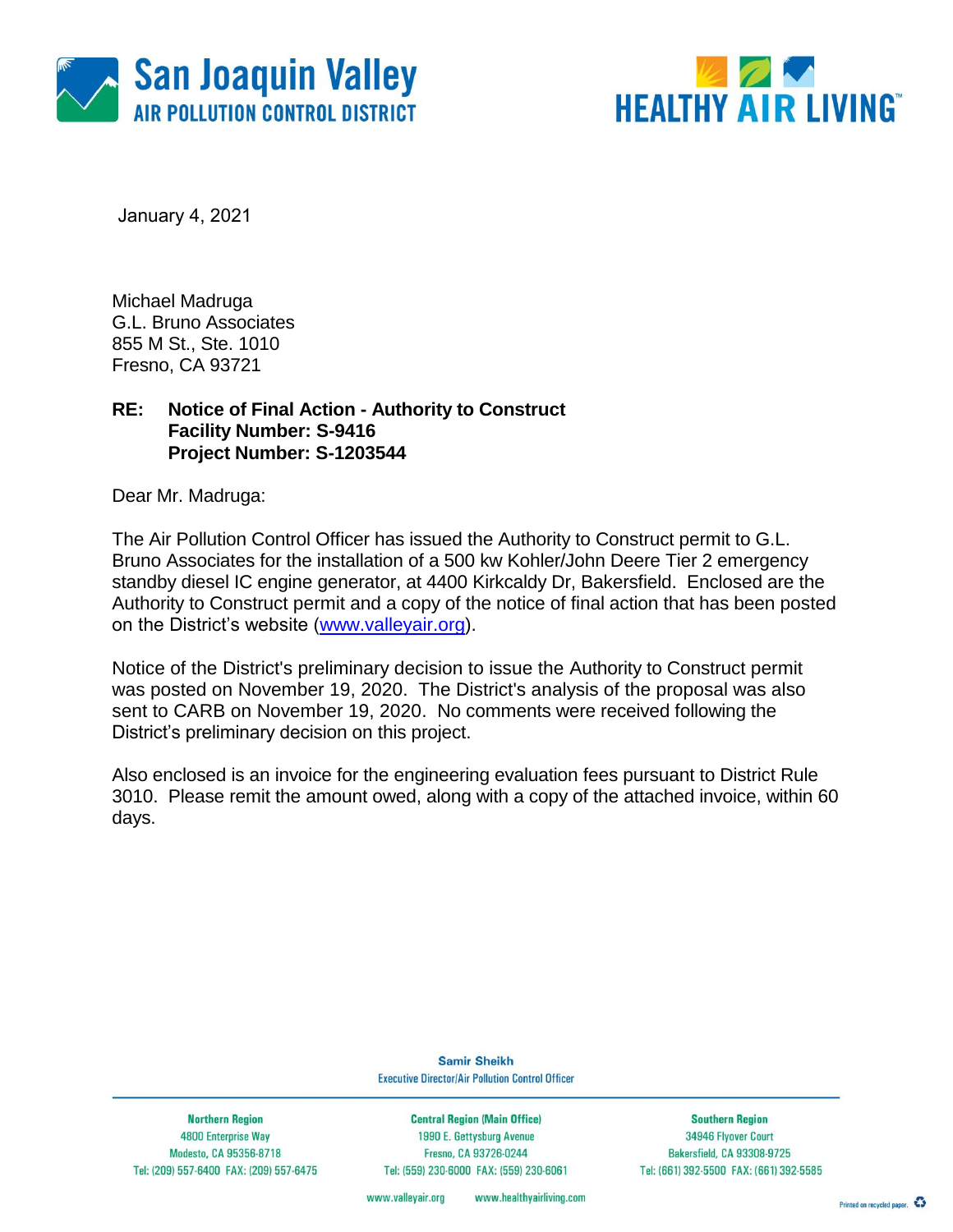Mr. Michael Madruga Page 2

Thank you for your cooperation in this matter. If you have any questions, please contact Mr. Leonard Scandura at (661) 392-5500.

Sincerely,

Sencend Muniscler

**Arnaud Marjollet** Director of Permit Services

AM:SP

**Enclosures** 

cc: Courtney Graham, CARB (w/ enclosure) via email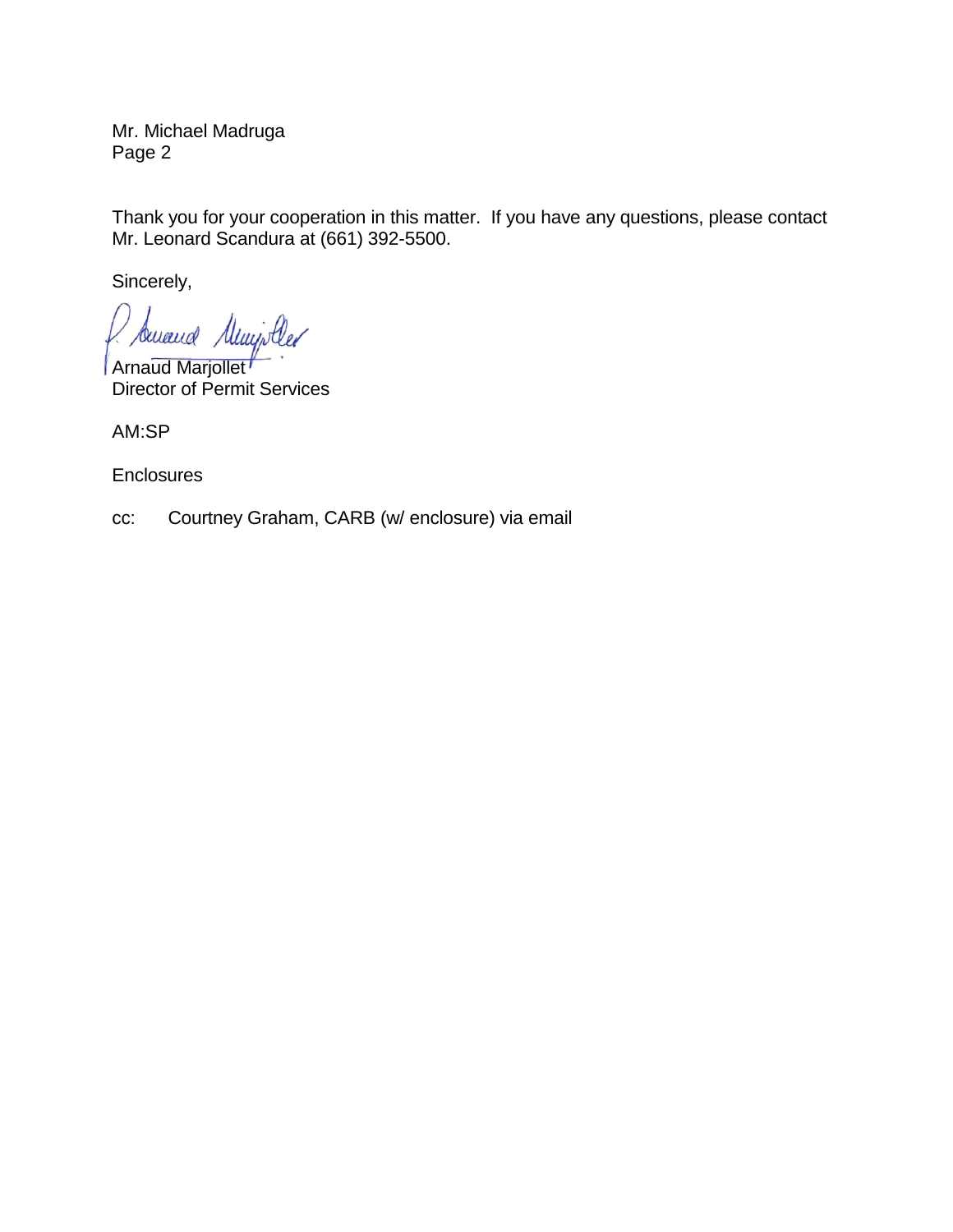



Facility # S-9416 G.L. BRUNO ASSOCIATES 855 M ST, STE 1010 FRESNO, CA 93721

## **AUTHORITY TO CONSTRUCT (ATC)**

### **QUICK START GUIDE**

- 1. **Pay Invoice**: Please pay enclosed invoice before due date.
- 2. **Fully Understand ATC**: Make sure you understand ALL conditions in the ATC prior to construction, modification and/or operation.
- 3. **Follow ATC**: You must construct, modify and/or operate your equipment as specified on the ATC. Any unspecified changes may require a new ATC.
- 4. **Notify District**: You must notify the District's Compliance Department, at the telephone numbers below, upon start-up and/or operation under the ATC. Please record the date construction or modification commenced and the date the equipment began operation under the ATC. You may NOT operate your equipment until you have notified the District's Compliance Department. A startup inspection may be required prior to receiving your Permit to Operate.
- 5. **Source Test**:Schedule and perform any required source testing. See http://www.valleyair.org/busind/comply/source\_testing.htm for source testing resources.
- 6. **Maintain Records**:Maintain all records required by ATC. Records are reviewed during every inspection (or upon request) and must be retained for at least 5 years. Sample record keeping forms can be found at http://www.valleyair.org/busind/comply/compliance\_forms.htm.

By operating in compliance, you are doing your part to improve air quality for all Valley residents.

#### **For assistance, please contact District Compliance staff at any of the telephone numbers listed below.**

**Executive Director/Air Pollution Control Officer** 

**Northern Region** 4800 Enterprise Way Modesto, CA 95356-8718 Tel: (209) 557-6400 FAX: (209) 557-6475

**Central Region (Main Office)** 1990 E. Gettysburg Avenue Fresno, CA 93726-0244 Tel: (559) 230-6000 FAX: (559) 230-6061

**Samir Sheikh** 

**Southern Region** 34946 Flyover Court Bakersfield, CA 93308-9725 Tel: (661) 392-5500 FAX: (661) 392-5585

www.valleyair.org www.healthyairliving.com

Printed on recycled paper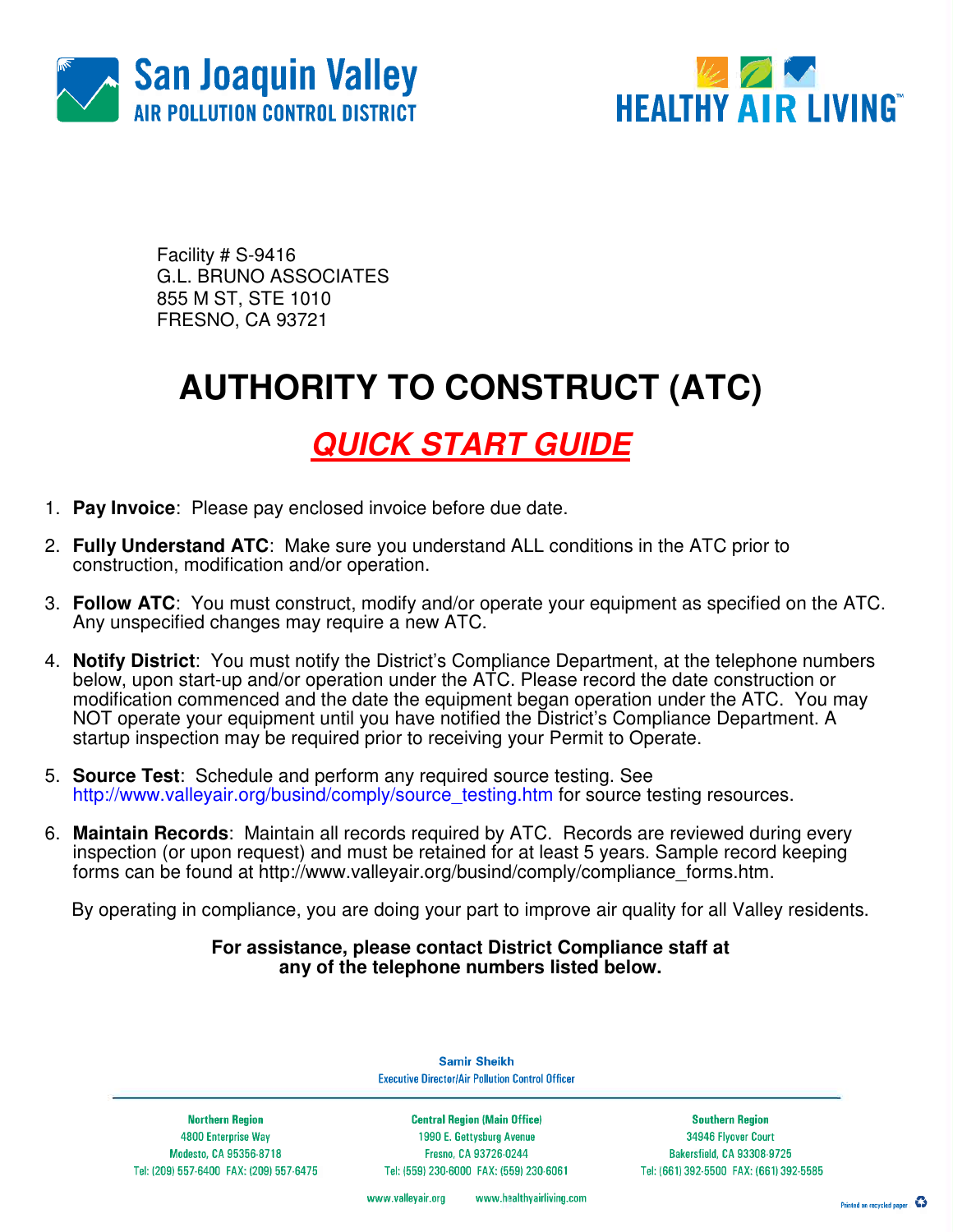



# **AUTHORITY TO CONSTRUCT**

**PERMIT NO:** S-9416-2-0 **ISSUANCE DATE:** 12/21/2020

**LEGAL OWNER OR OPERATOR:** G.L. BRUNO ASSOCIATES **MAILING ADDRESS:** 855 M ST, STE 1010 FRESNO, CA 93721

**LOCATION:** 4400 KIRKCALDY DR BAKERSFIELD, CA 93306

### **EQUIPMENT DESCRIPTION:**

755 BHP (INTERMITTENT) JOHN DEER MODEL 6135HFG75 TIER 2 CERTIFIED DIESEL-FIRED EMERGENCY STANDBY IC ENGINE POWERING AN ELECTRICAL GENERATOR

### **CONDITIONS**

- 1. ATC S-9416-1-0 shall be cancelled upon implementation of this ATC. [District Rule 2201]
- 2. No air contaminant shall be released into the atmosphere which causes a public nuisance. [District Rule 4102]
- 3. No air contaminant shall be discharged into the atmosphere for a period or periods aggregating more than three minutes in any one hour which is as dark as, or darker than, Ringelmann 1 or 20% opacity. [District Rule 4101]
- 4. Particulate matter emissions shall not exceed 0.1 grains/dscf in concentration. [District Rule 4201]
- 5. The exhaust stack shall vent vertically upward. The vertical exhaust flow shall not be impeded by a rain cap (flapper ok), roof overhang, or any other obstruction. [District Rule 4102]
- 6. This engine shall be equipped with a non-resettable hour meter with a minimum display capability of 9,999 hours, unless the District determines that a non-resettable hour meter with a different minimum display capability is appropriate in consideration of the historical use of the engine and the owner or operator's compliance history. [District Rule 4702 and 17 CCR 93115]
- 7. Only CARB certified diesel fuel containing not more than 0.0015% sulfur by weight is to be used. [District Rules 2201 and 4801, and 17 CCR 93115]
- 8. Emissions from this IC engine shall not exceed any of the following limits: 4.2 g-NOx/bhp-hr, 0.5 g-CO/bhp-hr, or 0.09 g-VOC/bhp-hr. [District Rule 2201 and 17 CCR 93115]

#### CONDITIONS CONTINUE ON NEXT PAGE

**YOU MUST NOTIFY THE DISTRICT COMPLIANCE DIVISION AT (661) 392-5500 WHEN CONSTRUCTION IS COMPLETED AND PRIOR TO OPERATING THE EQUIPMENT OR MODIFICATIONS AUTHORIZED BY THIS AUTHORITY TO CONSTRUCT.** This is NOT a PERMIT TO OPERATE. Approval or denial of a PERMIT TO OPERATE will be made after an inspection to verify that the equipment has been constructed in accordance with the approved plans, specifications and conditions of this Authority to Construct, and to determine if the equipment can be operated in compliance with all Rules and Regulations of the San Joaquin Valley Unified Air Pollution Control District. Unless construction has commenced pursuant to Rule 2050, this Authority to Construct shall expire and application shall be cancelled two years from the date of issuance. The applicant is responsible for complying with all laws, ordinances and regulations of all other governmental agencies which may pertain to the above equipment.

Samir Sheikh, Executive Director / APCO

 $\int$ 

Arnaud Marjollet, Director of Permit Services S-9416-2-0 : Dec 21 2020 9:36AM -- PROCOPIS : Joint Inspection NOT Required

Southern Regional Office • 34946 Flyover Court • Bakersfield, CA 93308 • (661) 392-5500 • Fax (661) 392-5585